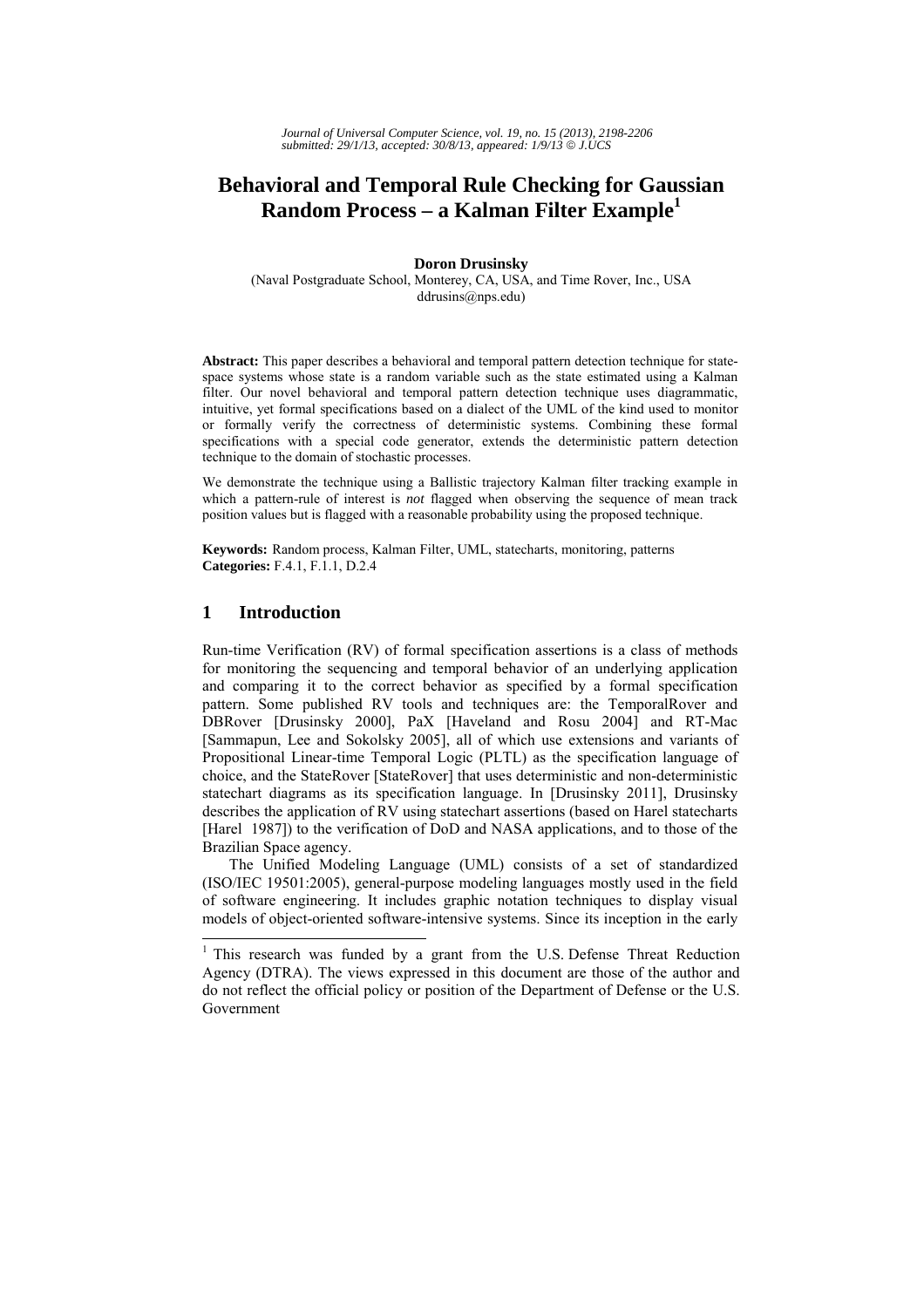1990's, the UML has been used mostly for documentation and informal specification. Consequently, it has been widely viewed as an informal language. In spite of its mostly informal usage, some of the visual languages of the UML can be used in a rigorous and formal way. Specifically in this paper, we are interested in formal specifications using UML state diagrams, known in the literature as UML state machines (UML-SM). UML-SM's are based on Finite State Machines (FSM's), which have been used for several decades for formal specification and for design and synthesis of software and hardware. In this paper we use formal specifications based on UML-SM's.

In [Drusinsky, 2012] the author described a process for monitoring and pattern detection of sequences of hidden financial system states using HMM's connected to UML-SM formal specification assertions. This paper is a counter-part technique for the monitoring and pattern detection of continuous stochastic-process using UML-SM formal specification assertions.

The Kalman Filter (KF), named for Rudolf (Rudy) E. Kálmán, is an algorithm that uses a series of measurements observed over time, containing noise (random variations) and other inaccuracies, combined with an a-priori model estimate, and produces estimates of unknown (hidden) variables that tend to be more precise than those based on a measurement or a-priori estimation alone. The KF operates recursively on streams of noisy input data to produce a statistically optimal estimate of the underlying system state [Kalman,1960]. KF's are used in many consumer and military applications such as and GPS and missile tracking.

A straightforward approach for performing deterministic monitoring or pattern matching of the estimated KF state is to monitor its estimated mean state values. With this approach, an existing RV tool is used to monitor a stream of mean KF state values for a pattern of interest. The drawback of this approach is that for certain applications, such as defense and security applications, merely detecting whether a pattern is detected with a probability greater than 0.5 is insufficient. For example, a missile defense system would likely attempt to kill a threat that has a probability of 0.45 of hitting a target. In contrast, the technique demonstrated in this paper performs probabilistic monitoring of a stream of estimated KF mean and covariance values.

Hidden Markov Models (HMM's) are a well-developed technology for classification of multivariate data that have been used extensively in speech recognition, handwriting recognition and even sign recognition [Rabiner 1989]. They are usually used for classification, such as classifying a spoken word as "red", "blue", or "green". An HMM is defined by its parameters, chief of which are the number of states and transition probabilities, which are often computed using a learning data-set.

In contrast with HMM's, our suggested UML-SM formal specification assertions do not contain probabilities. In fact, as discussed in section 2, the same UML-SM specifications are used for monitoring of both deterministic and stochastic data streams. A special code generator is used to direct the monitor to a specific, deterministic or stochastic input stream.

The technique suggested in this paper is positioned as a hybrid pattern detection technique that combines patterns written by humans with statistical algorithms – such as KF's. In other words, it is positioned as a hybrid between formal specification and run-time verification techniques (e.g., [Drusinsky (2006)], [Drusinsky (2011)], [Drusinsky 2000]) and widely used statistical estimation algorithms.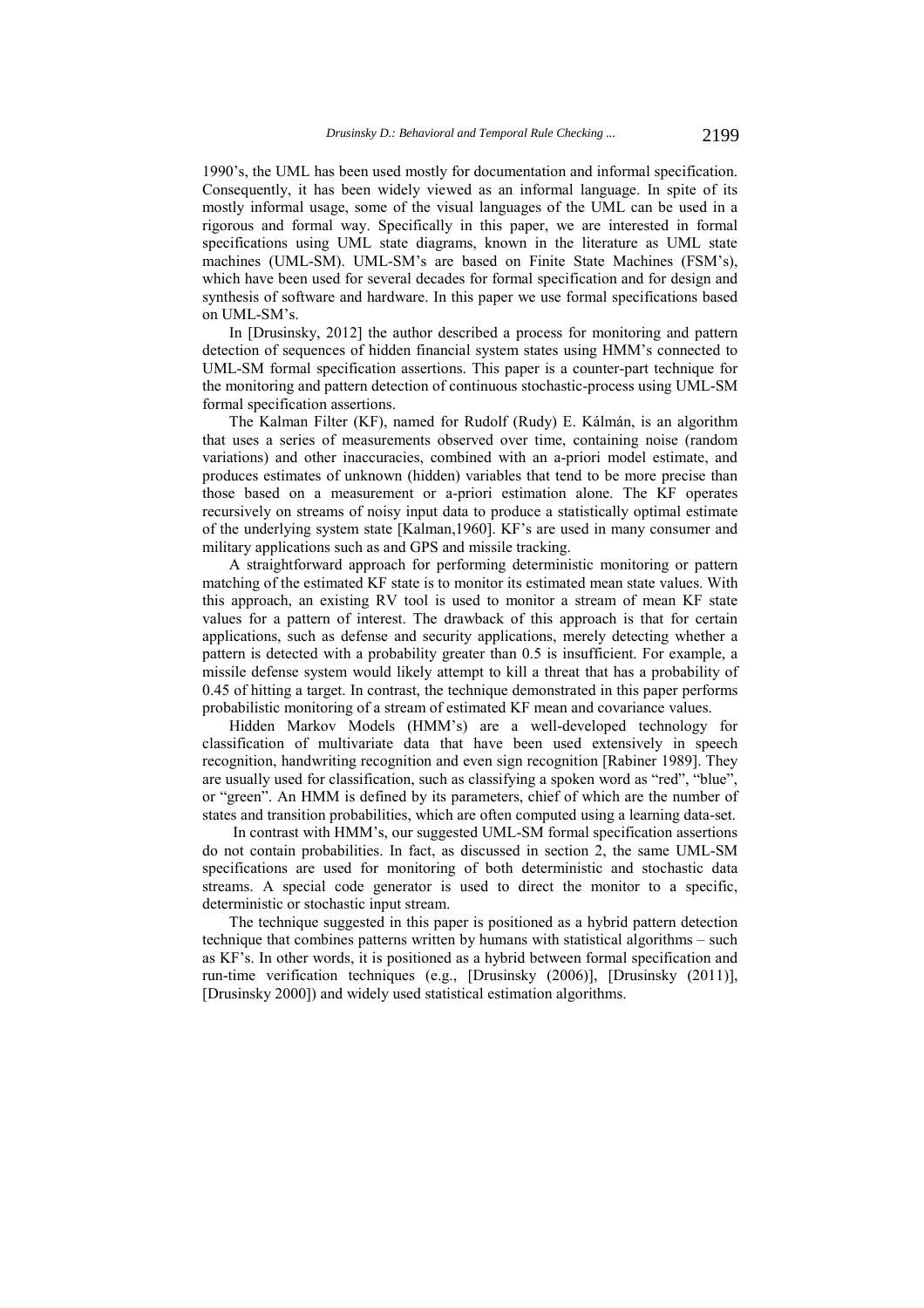The rest of the paper is organized as follows. Section 2 provides an overview of behavioral pattern detection using deterministic UML-SM specifications. Section 3 provides an overview of KF's. Finally, section 4 describes our proposed pattern detection architecture and a process that uses a combination of hidden and visible data, using a KF connected to a behavioral pattern detection monitor.

## **2 Behavioral Pattern Detection using Deterministic UML-SM Specifications– an Overview**

Consider the following natural language (NL) patterns for a Ballistic trajectory tracking system; the NL pattern is specified as being flagged when a scenario conforms to the pattern:

R1. *Flag a ballistic object if once M meters from the an asset (e.g., the Pentagon), threatens the target and continues to do so for T additional seconds, where "threatens the asset" means its estimated hit location, as calculated using the a-priori state equations, is within a perimeter of less than ACCURACY meters around the assets absolute location.* 

During the flight of the ballistic object, both its position and the eventual hit location are unknown. They are therefore estimated; the present position is estimated using a Kalman filter (i.e., using both a-priori and a-posteriori information), whereas the hit location is estimated using a-priori information. The reason for using only the a-priori state-equations for hit location estimation in requirement R1 is that aposteriori information requires measurements of the ballistic object eventual hit location, measurements that do not exist when the object is M meters away from the asset.

 [Fig. 1] depicts a UML-SM for R1. As described in [Drusinsky, 2006], a UML-SM is a classical state-diagram which is potentially augmented with hierarchy, flowcharting capabilities, a Java action language, and a built in Boolean flag named *bFlag* whose default value is *false*, with a *true* value indicating that the pattern has been flagged (e.g., per pattern R1, it flags when the input scenario conforms to R1); see [Drusinsky, 2006, Drusinsky, 2012] for further details. In [Fig. 1], whenever the missile detection system calculates a new distance for the ballistic object being tracked, a *newDistance* event is emitted; it triggers the UML-SM to possibly change states. It will do so if its present-state is *Init* or *DistM*, and if the corresponding transition guard evaluates to *true*. The transition guards are  $getDist( $) < = M$  and$ *Math.abs(getExtrapolatedHitLocation()-Target<sub>xpos</sub>)>ACCURACY,* respectively. The method *getDist* returns the objects a-priori estimation of the distance from the defended asset. The method *getExtrapolatedHitLocation* returns the *x* position of the estimated hit position, and  $Target_{xpos}$  is the *x* distance of the target from the origin. The *timer.restart* and *timeoutFire* methods relate to the initialization and expiration of a T (using T=5 in [Fig. 1]) second timer.

Deterministic pattern matching for requirement R1 is performed by comparing a sequence of ballistic trajectory estimates to the behavior of the pattern set. The StateRover tool does so using a two step process. First, the stream, or sequence, of ballistic trajectory estimates (x state mean values) is converted into an equivalent JUnit test [JUnit], and the pattern is code-generated into an equivalent Java class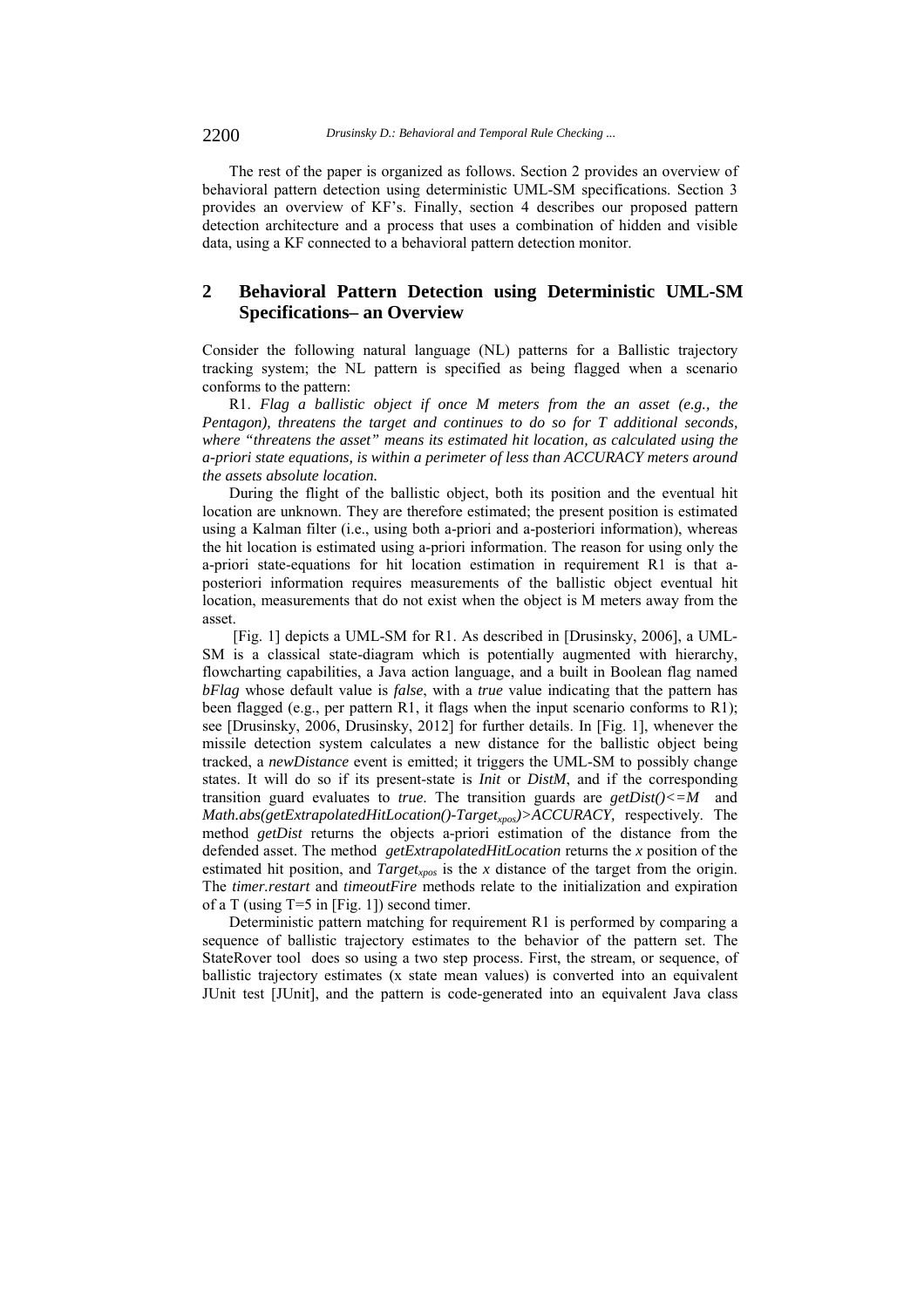(details about this code generator are available in [Drusinsky (2006)]). Next comes an RV step where a log file containing the system's behavior is automatically converted into a JUnit test case; the JUnit test is executed, thereby checking that the systems behavior, as captured by the log file, conforms to the pattern.

Section 4 describes the proposed technique for probabilistic pattern matching for R1.



*Figure 1: A UML-SM for requirement R1* 

### **3 Kalman Filters**

A Kalman filter is an optimal estimator that infers parameters of interest from inaccurate and uncertain measurements (the a-posteriori knowledge) and a mathematical model of the system (the a-priori knowledge). When all noise is Gaussian, the Kalman filter minimizes the mean square error of the estimated state parameters (mean and covariance).

A typical state-space representation of a dynamic system is represented by a state equation and a real valued measurement equation:

$$
x_k = A x_{k-1} + B u_k + w_{k-1}
$$

 $z_k = H x_k + v_k$ 

where *k* is the time step,  $x_k$  is a  $n_k$  dimensional real valued state vector,  $u_k$  is a  $n_u$ dimensional known input vector,  $w_k$  is (unknown) zero mean, normally distributed white process noise with covariance  $E[w_k w_k^T] = Q, v_k$  is the zero mean, Normally distributed white process measurement noise with covariance *R*, and  $z_k$  is a linear combination, determined by matrix *H*, of the signal value and the measurement noise.

The square matrix *A* is the a-priori knowledge relating the state at step *k*-1 to the state at present step *k* in the absence of process or measurement noise. The matrix *B* relates the input *u* to the state *x*.

As its equations suggest, a Kalman filter is a recursive filter with a Markov property where the state at step *k*-1 depends on the state at step *k* but on no prior step. At every step, it emits estimation parameters in the form of a mean state and a covariance matrix *P* for the estimated state.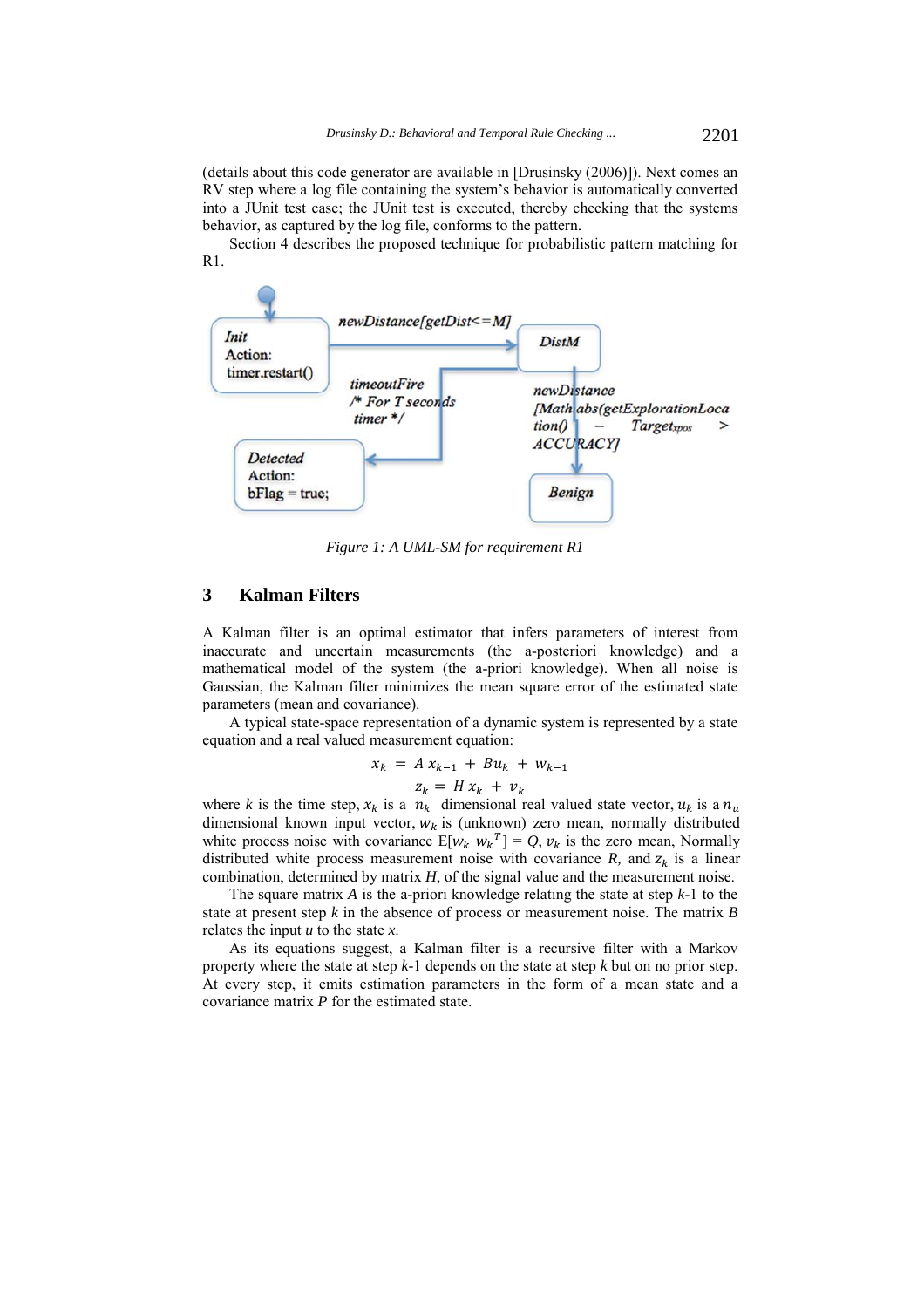The Kalman Filter operates in two phases per step: the time update (prediction) phase and the measurement (correction) update phase.

The time update phase consists of two equations:

$$
\overline{x_k} = A x_{k-1} + B u_k
$$
  
\n
$$
\overline{P_k} = A P_{k-1} A^T + Q
$$
  
\n
$$
\overline{P_k} = A^T A^T + Q
$$

The measurement update consists of three equations:

$$
K_k = \overline{P_k} H^T (H \overline{P_k} H^T + R)^{-1}
$$
  

$$
x_k = \overline{x_k} + K_k (z_k - H \overline{x_k})
$$
  

$$
P_k = (1 - K_k H) \overline{P_k}
$$

The literature contains a wide variety of Kalman filter variants, such as the Extended Kalman Filter (EKF) [Anderson, 1979] and the Unscented Kalman filter (UKF) [Julier and Ullmann, 1997], which extend the original KF to non linear system estimation.

The example used in this paper is a ballistic trajectory tracking system, such as in a ballistic defense system. For simplicity, we used a two dimensional system representation where the state consists of x,y position and velocity (x being distance from origin and y being altitude). The well-known dynamic equations are:

$$
x_{pos} = \overline{x_{pos}} + x_{speed} t
$$
  
\n
$$
y_{pos} = \overline{y_{pos}} + y_{speed} t
$$
  
\n
$$
y_{speed} = \overline{y_{speed}} - g t
$$

where *t* is the time increment between steps,  $\overline{x_{pos}}$ ,  $\overline{y_{pos}}$  and  $x_{pos}$ ,  $y_{pos}$  are the position vectors before and after the time increment, respectively, and likewise for the speed vectors  $\overline{y_{speed}}$ ,  $\overline{y_{speed}}$ ,  $x_{speed}$ , and  $y_{speed}$ . The system initializes with the position vector  $(0,0)$ , and an initial velocity *V* at angle  $\theta$ ; *g* is the gravitational constant.

The goal of the system is to give sufficient notice before the ballistic object hits a designated target, hence the UML-SM assertion of [Fig. 1] (which represents requirement R1), which informs the system that a ballistic object is persistently threatening an asset.

The purpose of the Kalman filter is to provide an optimal estimation of the track of the Ballistic object for the purpose of interception. A simple implementation of requirement R1 is to construct a deterministic monitor (as discussed in [Drusinsky, 2011]), for R1 that operates on the stream of mean state values generated by the KF. Assuming the state has a Gaussian distribution, deterministic monitor essentially flags objects whose probability of hitting an asset is greater than 0.5. However, depending on the sensitivity of an asset, it might be prudent to intercept objects with some other probability threshold.

The suggested monitoring technique enables the interception of a threat based on a safer probability threshold of, for example, 0.2. [Fig. 2a] depicts a plot of the estimated distance of the hit location from the target under a simulation that uses M=1707, T=5 seconds (M and T are defined in section 2, requirement R1), and a target location of *Target<sub>xpos</sub>*=6707 meters. The middle line represents the mean distance, while the top and bottom lines represent the mean plus and minus standard deviation (σ), respectively. [Fig. 2b] is a portion of that plot starting at time *t*=20. It shows the ballistic object being less than M meters from the target at time *t*=22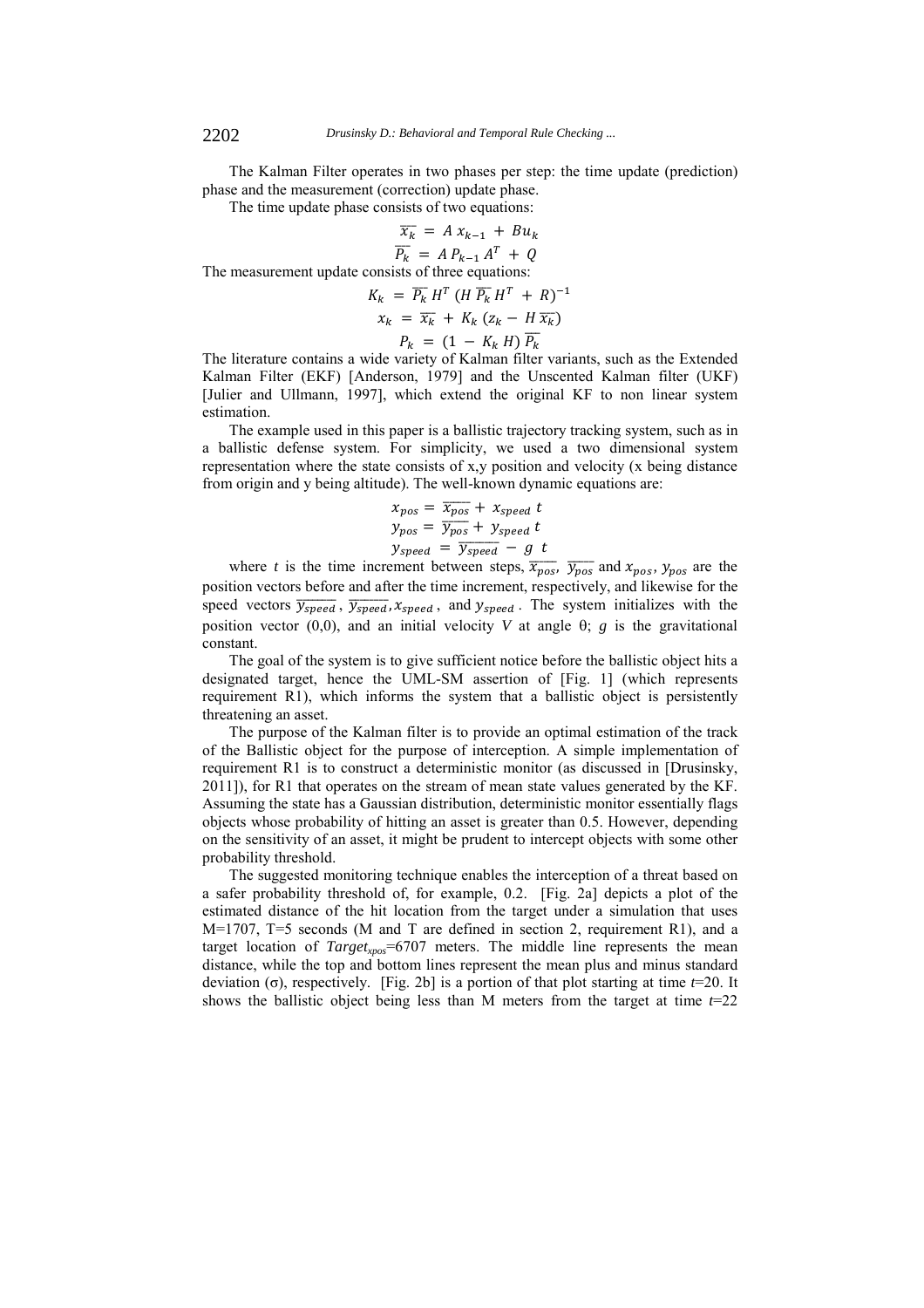seconds. The mean estimated distance of extrapolated hit location from the target is 48 meters at time *t*=23. Consequently, for ACCURACY=45 (ACCURACY is defined in section 2, requirement R1), the UML-SM of [Fig. 1] is *not* flagged for this ballistic object when using the above-mentioned deterministic approach. However, when using the probabilistic monitor discussed in section 4, the UML-SM is flagged with probability 0.3285, a probability high enough to justify interception.



a. Estimated distance of hit location from target. The middle line is the mean distance, while the top and bottom lines represent the mean plus and minus standard deviation, respectively.



b. Estimated distance of hit location from target during the last 15 seconds of flight.

*Figure 2: Estimated distance of hit location from target*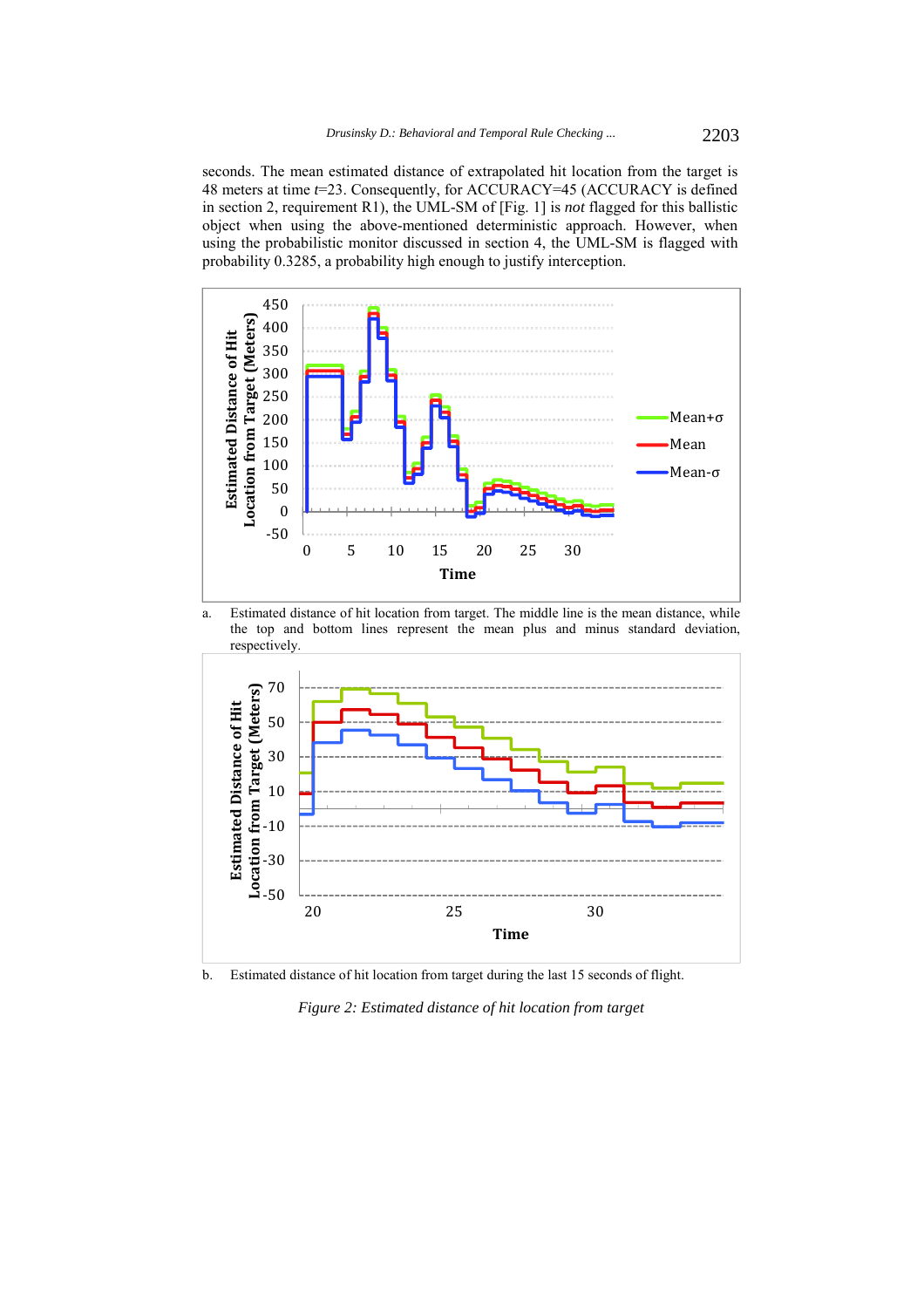#### **4 The Suggested Technique: Monitoring a Kalman Filter**

The suggested pattern detection technique combines deterministic behavioral pattern detection techniques for the detection of behavioral patterns written by human experts, and recursively estimated KF parameters, namely the median and covariance of the estimated state. It does so using a loosely coupled approach, where two respective components (namely, the pattern recognizer and the KF) have little dependence, thereby easing their respective development and maintenance tasks.

To enable pattern detection of a KF with respect to R1 and its corresponding UML-SM of [Fig. 1], we apply a special code generator that generates a probabilistic implementation for the UML-SM, one that operates on the mean and covariance parameters of the KF; consequently, UML-SM pattern-matching consists of two modules: the KF module, and a module with the generated code for the UML-SM pattern - which uses visible information (such as the *newDistance* event of [Fig. 1] for example) as well as KF mean and covariance estimations on a cycle by cycle basis.

 Standard UML notation labels UML-SM transitions with pairs:  $event<sub>i</sub>[condition<sub>t</sub>],$  where *condition<sub>t</sub>* is optional. With this notation, a UML-SM transition from state  $S_1$  to state  $S_2$  that is labeled *event<sub>i</sub>*[*condition<sub>i</sub>*] causes the UML-SM to change its state from state  $S_1$  to state  $S_2$  when event *event*, fires but only if *condition<sub>t</sub>* is *true*. A deterministic UML-SM implementation allows at most one transition to fire at any time *t*. In contrast, our probabilistic implementation allows more than one transition to fire at any time *t,* but with certain associated probabilities, as explained below. While in general we assume that given event  $event_t$  and condition *condition*, either can be deterministic or estimated, for brevity reasons, we restrict our results to the cases where *event*, is deterministic; the case where it is estimated case is discussed in [Drusinsky, 2012].

KF estimations have an associated Gaussian probability distribution with mean vector  $\mu$ , and covariance matrix  $P$ . Hence, the UML-SM pattern recognizer module operates on sequences of pairs of numbers provided by the KF module, in the form of  $I = \langle \mu_1, P_1 \rangle, \langle \mu_2, P_2 \rangle, \ldots, \langle \mu_{T}, P_{T} \rangle$ , where  $\mu_i$  is the KF's estimated mean and  $P_i$  is the corresponding covariance matrix (with 0 variance if the KF output is deterministic).

The UML-SM implementation consists of a collection *C* of instances, or copies, of the UML-SM, called configurations. Each configuration executes as a standalone pattern and preserves its own present-state. Each configuration *Con* has a probability measure *Pr*(*Con*), called the Configuration Probability Measure (CPM), that measures the probability the UML-SM is behaving as suggested by *Con*, i.e., that its present-state is *Con*'s present state.

Upon startup, *C* consists of a single configuration *Con<sub>default</sub>* whose present-state, denoted *PS*(*Condefault*), is the pattern's default state (e.g., state *Init* in [Fig. 1]), and having probability  $Pr(Con_{default}) = 1$ .

All configurations of *C* respond to a pair  $\lt \mu$ , *P* $\gt$  of *I*, by substituting the present configuration *Con* with two configurations: *Con*1 and *Con*2*,* whose present-state probabilities are calculated as follows. For each *Con*, all outgoing transitions are evaluated as follows. First, *Pr*(*condition<sub>t</sub>*), the probability of the transitions' condition, is calculated using the standard Gaussian cumulative density function (CDF), which is based on the KF estimated mean and covariance. For example, the condition  $getDist() \leq M$  of [Fig. 1] has, at time *t*, a probability,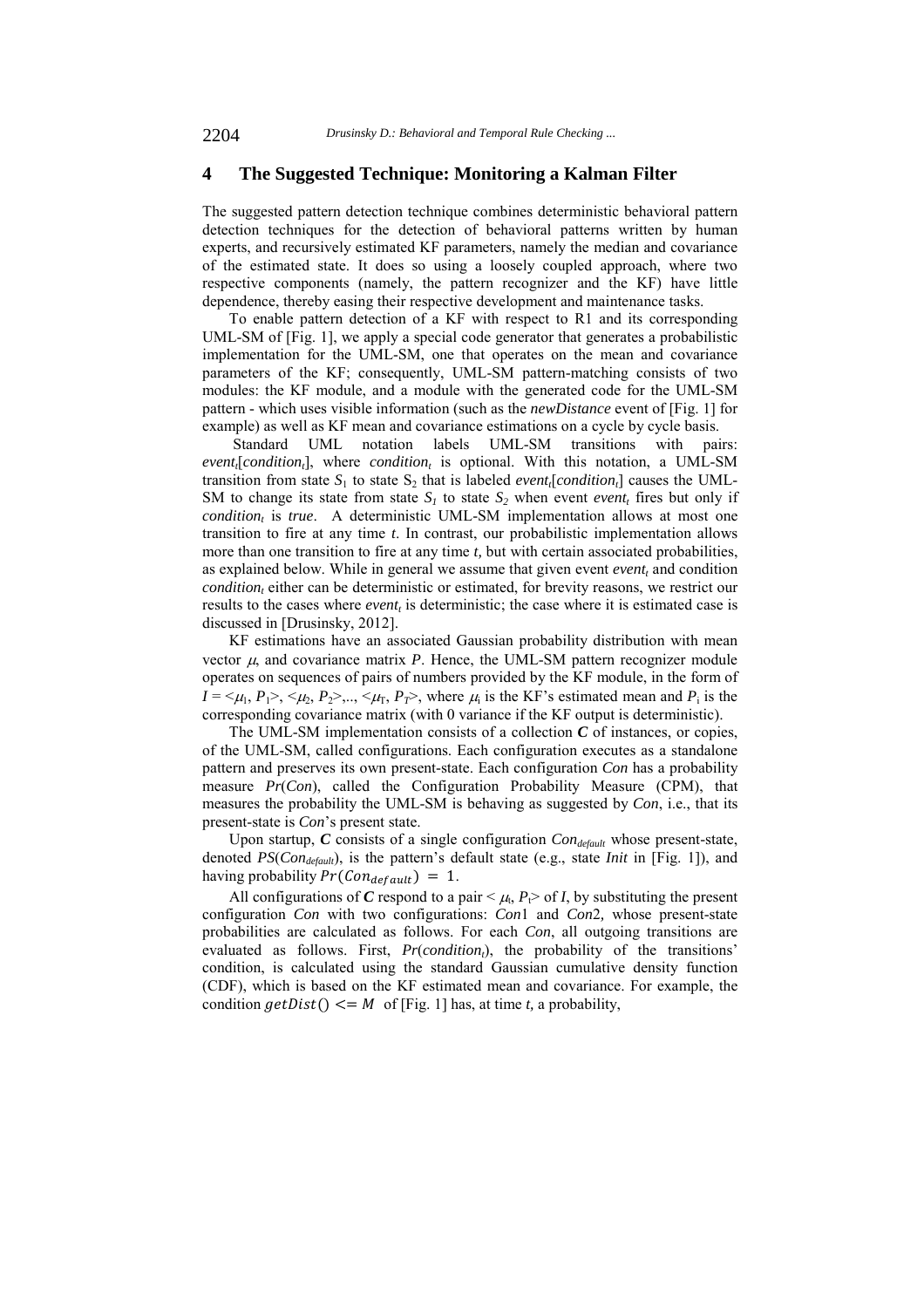$Pr(getDist() \leq M)$ , that is equal to CDF  $F_x(M)$  of a Gaussian distribution with a mean of *Target<sub>xpos</sub>* -  $\mu$ <sub>t</sub> and covariance matrix  $P_t$ .

Subsequently:

- *Con*1 and *Con*2*'s* probabilities are calculated as: and  $Pr(Con2) = Pr(Con)(1 Pr(Con1) = Pr(Con)Pr(condition_t)$  $Pr(condition_t)$ ).
- Let *PS*(*Con*) denote *Con*'s present-state. *PS*(*Con*1) and *PS*(*Con*2) are determined as in a deterministic UML-SM, assuming condition<sub>t</sub> = true and *condition<sub>t</sub>* =  $false$ , respectively. In [Fig. 1] for example, when considering *Con=Init* and the transition *InitDistM* fires*,* the two resulting *Con'*s are *DistM* and *Init*.

*C* configurations are routinely (i.e., every cycle *t*) managed as follows. All configurations *Con`* with the identical present-state values are merged into a single configuration *Conmerged*, using the sum of all *Pr*(*Con`*) as *Pr*(*Conmerged*).

The UML-SM declares a Probability of Flagging *(POF)*, i.e., the probability its corresponding NL requirement has been flagged, on a cycle by cycle basis, being the sum of all *Pr*(*Con*) for all configurations *Con* such that *PS*(*Con*) is an state where *bFlag*=*true*.

### **5 Conclusion and Future Research**

We have demonstrated a technique for performing probabilistic pattern detection of a Gaussian process. As in previous papers we demonstrated probabilistic pattern detection using UML-SM specifications combined with HMM's, this paper demonstrates the benefits of probabilistic monitoring of the distribution of a random variable (whether categorical, as in the HMM case [Drusinsky 2012], or continuous and Gaussian, and in this paper) over monitoring its mean, or mean plus/minus standard deviation values. This approach is particularly useful for safety-critical, or mission-critical systems in which the threshold for pattern violation is lower than many other types of systems.

We also plan on applying this technique to automatic pattern detection within large volumes of cyber data, in an effort to identify malicious or dangerous behavioral patterns.

We are currently building a special StateRover code-generator that generates weighted/probabilistic implementation code for UML-SM specifications.

#### **Acknowledgements**

This research was funded by a grant from the U.S. Defense Threat Reduction Agency (DTRA).

#### **References**

[Andersen, 1979] Anderson, B.D.O. and Moore, J.B. (1979). Optimal Filtering. Englewood Cliffs, New Jersey: Prentice–Hall.